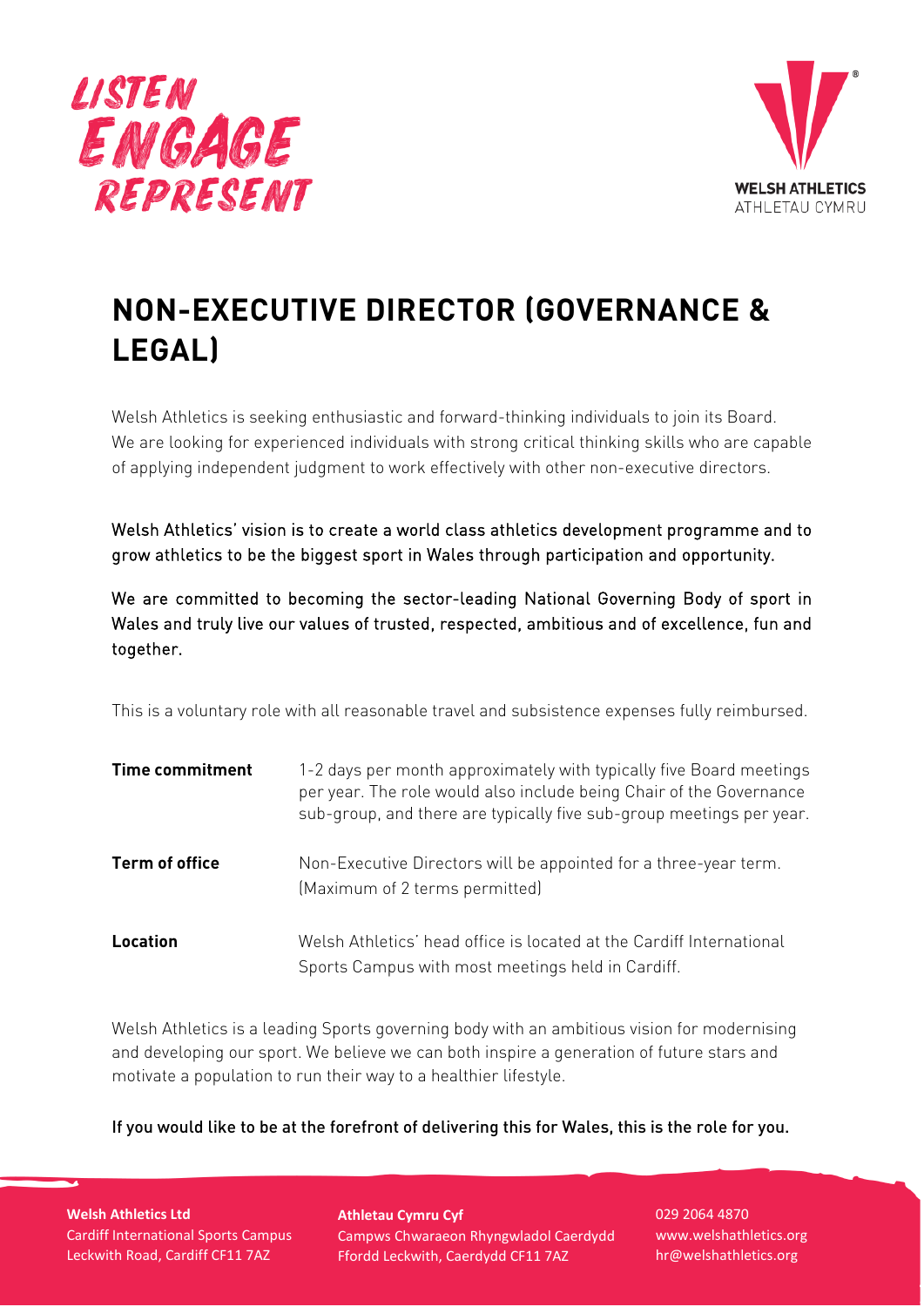

Non-Executive Director GOVERNANCE & LEGAL

# **Role Summary**

The role of the Board and its members is to supervise the management of Welsh Athletics business and to discharge the responsibilities of the directors under the Companies Act.

- To be a company director of Welsh Athletics Limited and provide leadership and expertise in the areas of Governance and Legal.
- To ensure that controls and systems are in place to safeguard corporate governance of Welsh Athletics and report to membership, through the AGM.
- Prepare policy papers and undertake specific development projects as directed by the Board.
- To support and advise the organisation with policy development relating to employees, contractual agreements, and legal queries.
- To be part of the annual Sport Wales capability framework review, ensuring that the annual action plan is completed within the timeframes outlined.
- To provide oversight and to support the relevant executive in delivering against the annual governance improvement plan.
- To ensure that all corporate governance documents are reviewed and where appropriate updated on an annual basis
- To provide oversight of the corporate risk register, and to highlight emerging risk to the Board at each meeting
- Promote the highest standards of governance and seek compliance wherever possible.

### **Person Specification**

The successful candidate must have a passion for the Sport of Athletics and have good knowledge of the sporting landscape in Wales and be aware of the changing political landscape in relation to the role Sport will play in the wider political agenda in Wales.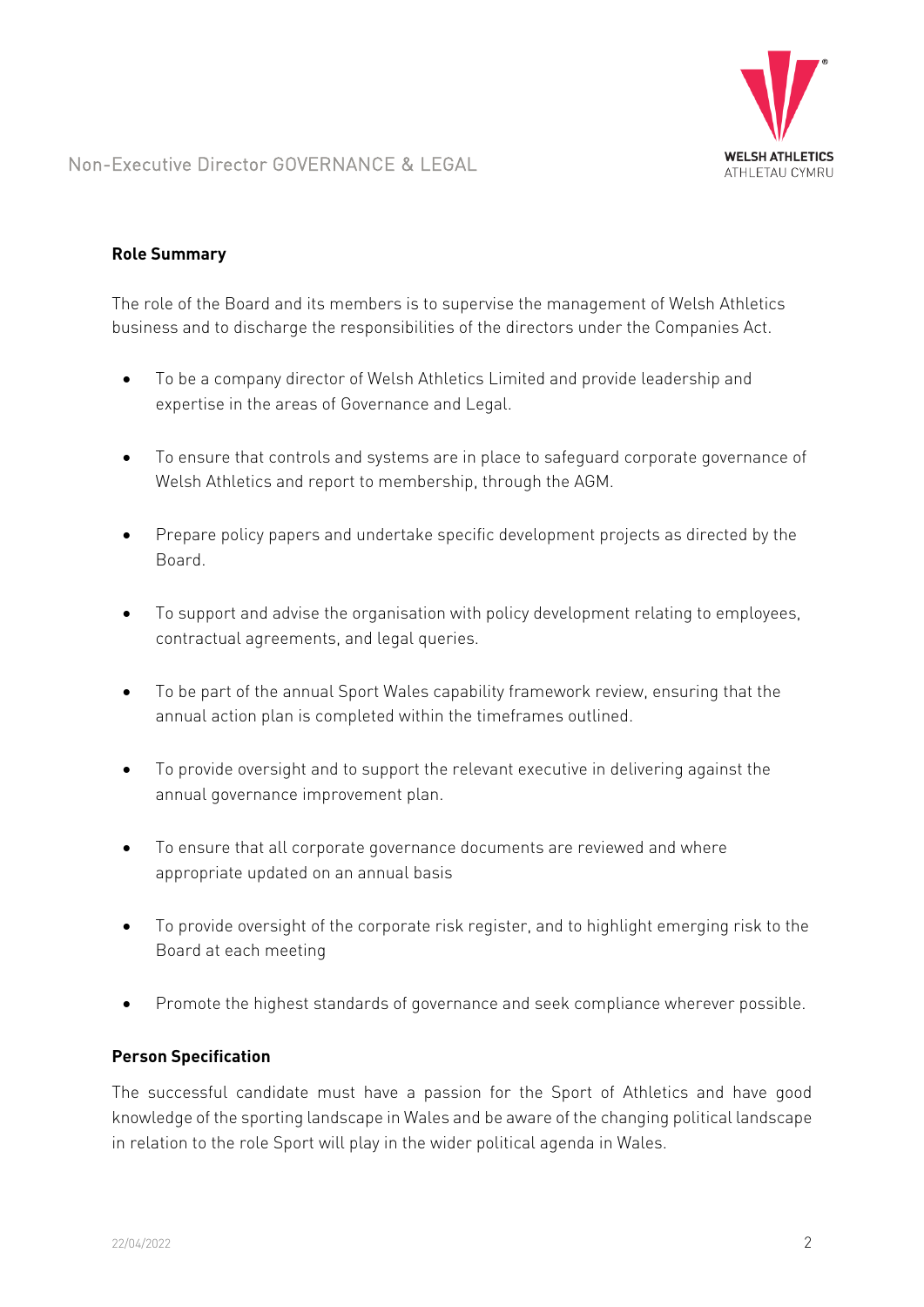

Non-Executive Director GOVERNANCE & LEGAL

They will have significant experience of working within the legal profession, ideally within the Commercial Sports sector. The successful candidate will be prepared to attend Board meetings, usually a set number per annum with dates agreed in advance and be available for training and development opportunities as agreed by the Board itself.

# **Role Competencies**

The successful candidate will have significant experience of legal practice, ideally within the Sport or not for profit sectors.

1. Commitment to Welsh Athletics, its values, goals and ethics

Inspires with confidence and commitment, ensures Board members understand the strategic objectives and are aware of its duties to those involved with the delivery of these objectives.

Upholds high ethical standards of integrity and transparency, takes all reasonable steps to ensure that the duty of care for all involved are safeguarded at all times.

2. Understanding of the environment

Strong understanding of the evolving landscape for sport and sport funding in Wales.

Possesses strong interpersonal and negotiation skills, with the ability to develop effective and sustainable stakeholder relationships and commercial partnerships.

3. Understanding of good corporate governance

Has experience of applying sound governance principles to decision-making, systems and structures.

4. Highly developed communication skills

Excellent communication skills, able to adapt communication style, content and messages to a variety of audiences.

5. Values-based behaviour

Displays integrity, objectivity, accountability, openness, honesty and leadership.

6. Strong analytical skills

Able to analyse and assess information to make effective decisions.